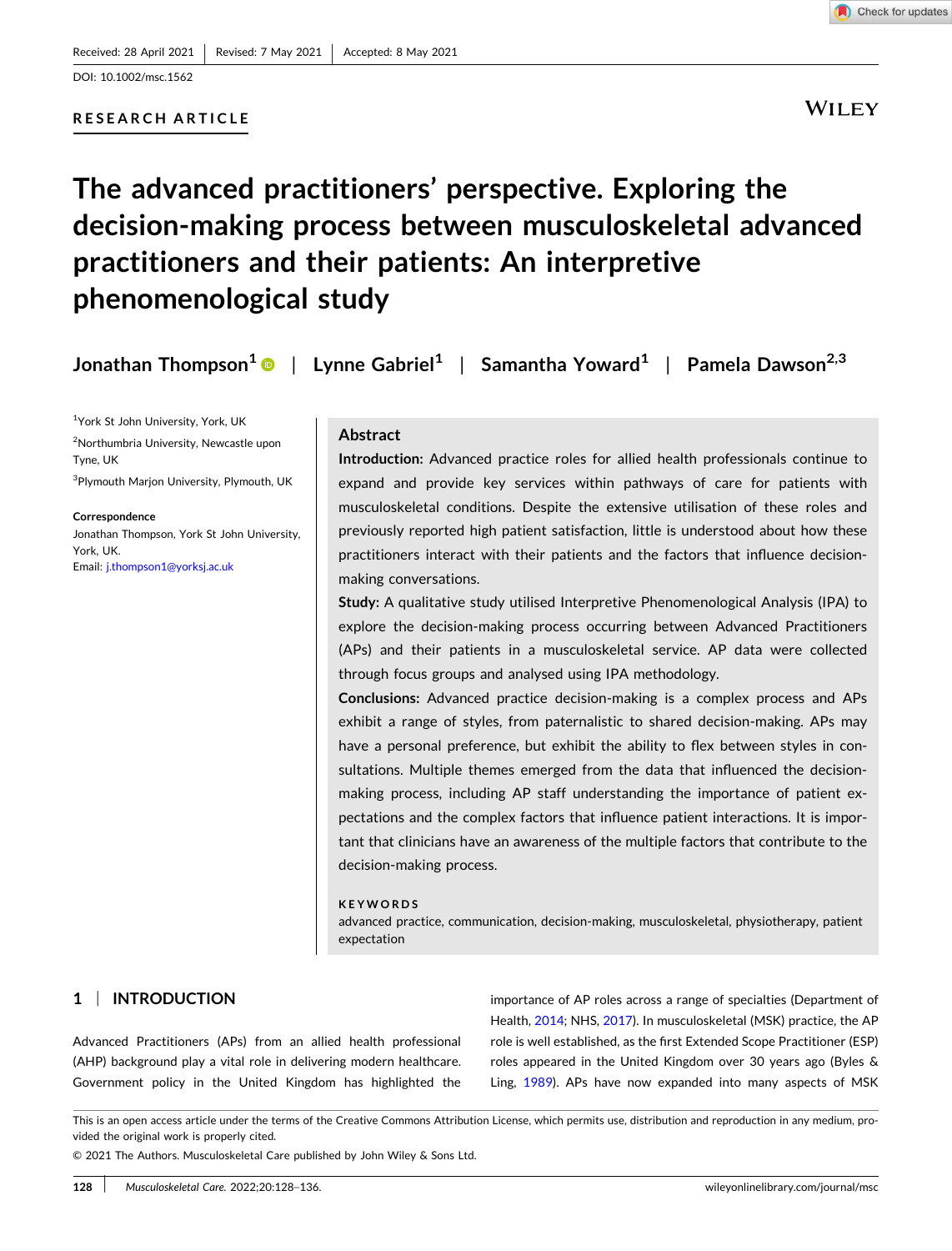practice: secondary care orthopaedics (Aiken et al., [2008](#page-7-0)), Emergency Departments (McClellan et al., [2012\)](#page-8-0), rheumatology (Caffrey et al., [2019\)](#page-7-0), paediatrics (Mír & O'Sullivan, [2018](#page-7-0)) and primary care MSK services (Moffatt et al., [2018\)](#page-8-0).

Developments in the United Kingdom have seen a change in recommended title from ESP to AP, to reflect the changes in scope of practice and the advanced practice framework (Chartered Society of Physiotherapy, [2016](#page-7-0)). This paper will use the term AP throughout.

The evidence supporting the effectiveness of APs has expanded, with numerous research reports and systematic reviews supporting the role (Desmeules et al., [2012;](#page-7-0) Kersten et al., [2007;](#page-7-0) Thompson et al., [2017](#page-8-0)). Much has focused on reporting patient satisfaction (Kennedy et al., [2010](#page-7-0); Razmjou et al., [2013\)](#page-8-0) and diagnostic and management choice alignment with medical colleagues (Desmeules et al., [2013](#page-7-0); MacKay et al., [2009](#page-7-0)).

There has been very little research reporting on the relationship between APs and their patients (Thompson et al., [2017\)](#page-8-0), particularly exploring the way APs and their patients interact and make decisions. Historically patients had a more passive role in consultations and the balance of power rested with the clinician (Charles et al., [1999](#page-7-0); Taylor, [2009](#page-8-0)). Over time, this position has changed and with the emergence of person‐centred care, which encourages health professionals to work collaboratively with patients (The Health Foundation, [2014](#page-8-0)), the importance of the patient's role in decision‐making has been rec-ognised (Stenner et al., [2016\)](#page-8-0). Decision-making, as a shared process between the patient and their clinician, is recommended (The Health Foundation, [2014\)](#page-8-0), following assessment and discussion regarding risks and benefits of appropriate management options. Undertaking shared decisions with patients provides increased patient empowerment and autonomy and improves the patient experience, with a reduction in complaints (Jones et al., [2014\)](#page-7-0).

Decision‐making evidence in physiotherapy practice is limited, although what evidence exists describes a predominantly paternal-istic process (Dierckx et al., [2013\)](#page-7-0). Where shared decision-making is implemented by MSK physiotherapists, there is evidence of it being poorly performed (Jones et al., [2014](#page-7-0)).

A more effective understanding into physiotherapy decision‐ making is required, particularly in advanced practice settings, as there is a lack of evidence in this important area of clinical practice. Findings can then influence education and training of APs to enhance their ability to undertake effective patient consultations. This paper presents the results from a research study exploring the decisionmaking process between MSK APs and patients.

# **2** <sup>|</sup> **METHODOLOGY**

A phenomenological and hermeneutic enquiry method, Interpretive Phenomenological Analysis (IPA) (J. A. Smith, [1996\)](#page-8-0), was selected to frame the study. IPA is an important method for analysing and understanding patient–clinician interaction (Biggerstaff & Thompson, [2008\)](#page-7-0), as it enables the collection of rich data to elucidate the complexities of advanced practice and patient decision‐making,

whilst also ensuring findings can be grounded in participant experiences.

Data collection involved qualitative interview techniques (King & Horrocks, [2010](#page-7-0)), and data were collected from the APs via focus groups, to encourage participant discussion and deepen the richness of the data (Barbour, [2007](#page-7-0)). The focus groups took place at a local university and each group lasted approximately 60 min. A focus group topic guide (Figure [1](#page-2-0)) was created to provide a framework for questions related to decision‐making during a patient consultation. The topic guide was developed considering the aims of the study and personal reflection of the AP role by the main researcher. Using personal reflection in formulating topic guides is a recommended process to developing more effective questions (King & Horrocks, [2010\)](#page-7-0). During development, the topic guide was reviewed by the other members of the research team and an AP clinician, with feedback aiding the final content and question order. The focus group was independently facilitated and moderated, to support researcher reflexivity (Barbour, [2007](#page-7-0)), by a research physiotherapist (not associated with this study), who was trained to lead focus groups.

A purposive sampling strategy was employed to ensure participants had prior experience of the phenomena being studied and is a recommended approach for IPA research (Pietkiewicz & Smith, [2014;](#page-8-0) J. Smith et al., [2009](#page-8-0)). APs were recruited from one NHS Trust's community‐based MSK service via invitation letters sent through a gatekeeper. Twelve APs accepted an invitation to take part and nine were available to attend one of two focus groups that were organised. The inclusion criteria required clinicians to be holding an AP role in a MSK service. A relatively small sample size is recommended for IPA research to allow for the collection of detailed data, in‐depth analysis and interpretation (Pietkiewicz & Smith, [2014](#page-8-0)). Focus groups were audio recorded and interview transcripts were transcribed verbatim using Express Scribe software (NCH Software).

Data analysis was conducted within the IPA framework described by J. Smith et al. ([2009](#page-8-0)). The stages of this process require multiple reading of the interview transcripts, initial note taking to explore content at a descriptive level, developing emerging themes through more in‐depth analysis, considering connections across themes and the development of superordinate themes. As the data came from focus group discussion, an additional level of analysis was undertaken to ensure content contributing to the development of themes could be attributed to individual AP experiences. The other three members of the research team provided scrutiny throughout the data analysis phase ensuring this was appropriately conducted, by reviewing transcript analysis and discussing how emergent themes were shaped into superordinate themes. This ensured a sensitivity to context and appropriate level of rigour existed within the date analysis process (Yardley, [2015\)](#page-8-0).

# **3** <sup>|</sup> **RESULTS**

The data were collated from focus group interviews with nine APs working in an MSK service covering both community and secondary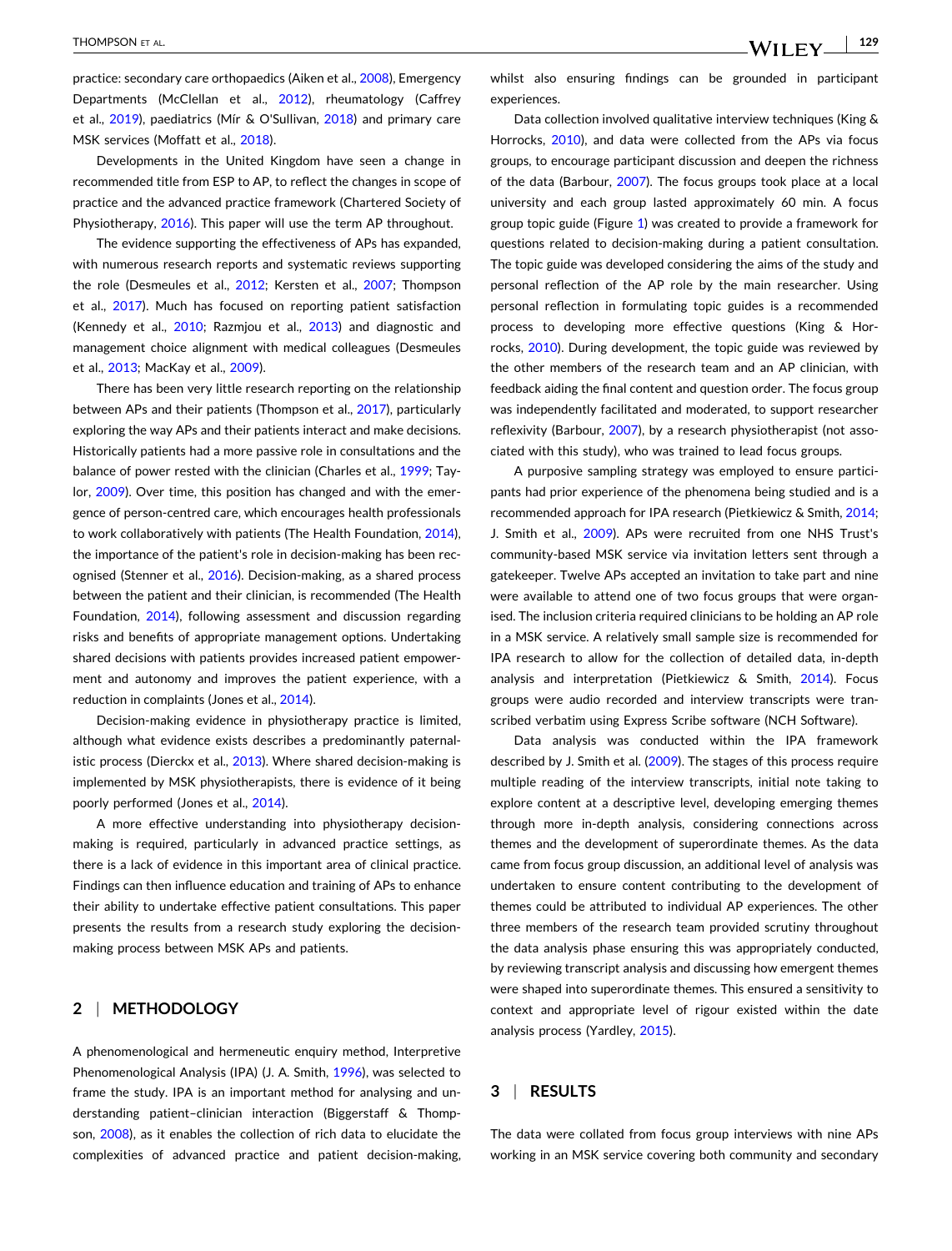<span id="page-2-0"></span>

| Main questions are listed with sub questions below each one in case the discussions require<br>further prompting.                                                                                                                                                                 |  |  |  |  |
|-----------------------------------------------------------------------------------------------------------------------------------------------------------------------------------------------------------------------------------------------------------------------------------|--|--|--|--|
| 1. Ask each participant to introduce themselves and how many years of AP experience they<br>have                                                                                                                                                                                  |  |  |  |  |
| 2. What does being an advanced practitioner mean to you?<br>How would you see the AP role compared to your previous clinical roles?<br>Do you approach things differently in this role?                                                                                           |  |  |  |  |
| 3. Can we now talk about the consultation. How does this look?<br>Where do you see the role of the patient in the consultation?<br>How do you feel about your role in a consultation?                                                                                             |  |  |  |  |
| 4. How do you arrive at a management plan?<br>What do you feel about your role / the patient's role in this process?<br>What is your experience of this? $-$ where easy / where difficult<br>How do you decide what to do?<br>What drives this process?                           |  |  |  |  |
| 5. How do you feel about making decisions in your role?<br>As an example if considering to directly list a patient for a surgical procedure? Or<br>considering referral of a patient for orthopaedic opinion who you think requires surgery.<br>How do you manage these feelings? |  |  |  |  |
| 6. How do you perceive risk in this process (decision making) in the context of patient safety?<br>(governance)<br>Have these feelings changed with experience?<br>How do you think this change has happened? (or not)                                                            |  |  |  |  |
| 7. Does anyone have anything else they wish to add about the topics we have discussed?                                                                                                                                                                                            |  |  |  |  |

**FIGURE 1** Advanced Practitioner focus group topic guide

care clinics. Seven of the APs had a background as physiotherapists, whereas two APs had podiatry backgrounds. Five of the APs had been in an advanced clinical role for more than 6 years, whilst the other four participants had between 1 and 5 years' experience. Table 1 details the characteristics of the APs who took part in the study.

Table [2](#page-3-0) details the superordinate themes arising from analysis of the interview data. The first two themes; decision‐making and AP: patient relationship and communication, directly relate to decisionmaking processes during consultations. The remaining three themes relate to factors that emerged as influencing and underpinning AP decision‐making.

In IPA analysis, the superordinate themes represent the strongest clusters of themes emerging from the data (J. Smith et al [2009](#page-8-0)). Each superordinate theme will be considered and illustrated with direct quotes from the focus groups.

| <b>TABLE 1 AP characteristics</b> |
|-----------------------------------|
|                                   |

|                  |        |                   | <b>Years AP experience</b> |            |
|------------------|--------|-------------------|----------------------------|------------|
| <b>AP</b>        | Gender | <b>Profession</b> | $0-5$ years                | $6+$ years |
| AP01             | Male   | Physiotherapy     | x                          |            |
| AP <sub>02</sub> | Female | Physiotherapy     |                            | X          |
| AP <sub>03</sub> | Female | Physiotherapy     |                            | x          |
| AP <sub>04</sub> | Female | Podiatry          | X                          |            |
| AP <sub>05</sub> | Male   | Physiotherapy     |                            | x          |
| AP06             | Female | Physiotherapy     | X                          |            |
| AP <sub>07</sub> | Male   | Physiotherapy     |                            | x          |
| AP <sub>08</sub> | Female | Podiatry          | X                          |            |
| AP09             | Male   | Physiotherapy     |                            | x          |

Abbreviation: AP, advanced practitioner.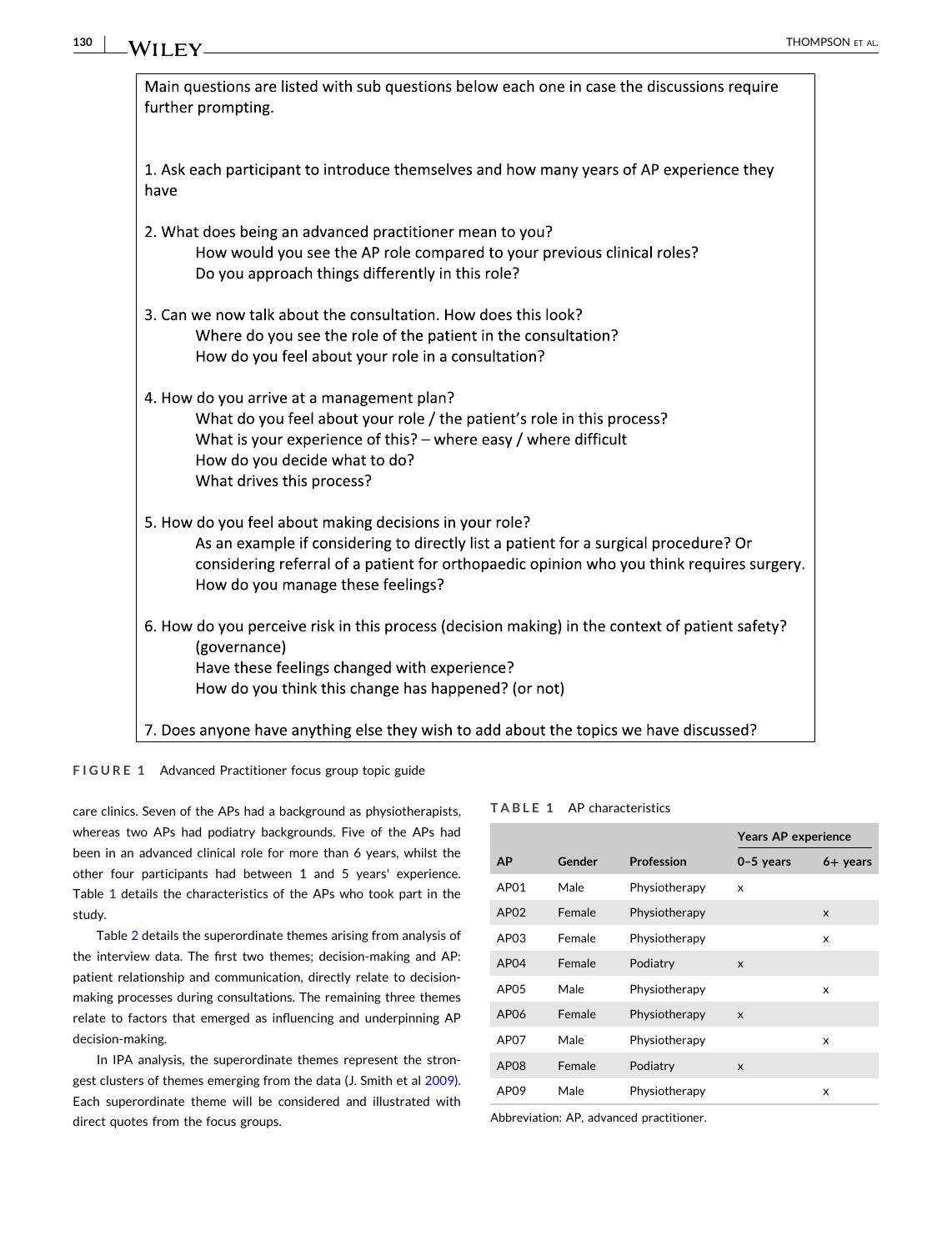### <span id="page-3-0"></span>**TABLE 2** Data superordinate themes

# **AP data superordinate themes**

Decision‐making

AP:Patient relationship and communication

Role development and reasoning

Clinical governance

Internal and external influence

Abbreviation: AP, advanced practitioner.

## **3.1** <sup>|</sup> **Decision‐making**

APs describe decision‐making as a complex process, which encompass both reaching a diagnosis and management plan, from often multifaceted presenting symptoms, or in the actual making of the decision itself.

> AP09 *It seems that the complexity of the case, the medical comorbidities is probably the difficult thing, but, but a big contributor to the difficult decisions*.

In addition to the complexity, the making of a decision for some APs also carries a certain amount of emotional weight and personal consideration, which links to the enhanced role that APs undertake.

> AP09 *I just think its you know…a massive…that question to me has been a massive journey to have confidence in my decisions but I think its quite an individual question as some people could be very confident you know it depends how you're made up doesn't it you know. Every decision I make is wrong till proven otherwise and that's always the way I have been and er but I can understand its very different for other people*.

There is a spectrum of decision-making that runs from a more paternalistic style to a shared process. The APs described different views and positions on how decision‐making occurs in their practice. The following quotes point towards a more collaborative and shared process between the AP and their patients. The APs see their role as providing knowledge and informing patients about their options. Patients are partners in the process and supported to make decisions appropriate to their own circumstances.

> AP02 *I think their [patients] role is foremost. I think we should be helping them to make their decisions on how they should manage their problems*.

> AP07 *Coming up with a clinical reason to do something or not to do something. Most of us work through that with the patient. The patient. Put them in a position where they can make a decision*.

Other APs describe a more paternalistic style of processing and reaching decisions about their patients. This can involve more pre‐emptive thoughts from a patient's referral information, which informs how the AP considers directing the patient and what the AP feels is the most appropriate care decision.

> AP01 *I find that process actually starts on paper cos if you think about it you read a referral you*'*re already starting to make decisions …. so when they come in actually you*'*ve already got you know, actually in my mind some diagnoses in mind so that you*'*re questioning becomes quite focused and closed so you will almost ask things for affirmation that yes that*'*s…so you*'*re almost forward reasoning*.

In the quote below the AP is providing choice, but potentially making an assumption over the patients ability to assimilate that information and then as the clinician, directing the patient to what they (the clinician) feel is the most appropriate course of action, but this may not be taking fully into account the patients views and wishes.

> AP04 *We give patients the choice but you are kind of giving people choice who doesn*'*t have all the information and knowledge you have so you have a responsibility to influence if that*'*s the right word, or direct with some degree of education towards what maybe the most appropriate*.

A level of clinical intuition was mentioned that develops with experience in this more advanced role and supports decision‐making. APs can therefore reach a point where they feel they have the confidence to offer decisions and act upon them autonomously, without seeking peer support.

> AP09 *I think personally I*'*ve sort of come to the, where I have accepted you know we are sort of human in our decision‐making and er we will make errors and er we try our best for patients and I*'*m probably a lot more comfortable with that now than I was four years ago and beyond before we started*.

Decision‐making, when considered alongside patient expectations and the wider responsibilities of the AP role, is an area that may well create a degree of stress for clinicians as can be seen from the quote below

> AP02 *It was scary to start with and it has you know it*'*s been a steep learning curve. I've learnt an awful lot in that time because I*'*ve had to and erm now I feel a lot more comfortable making those decisions*.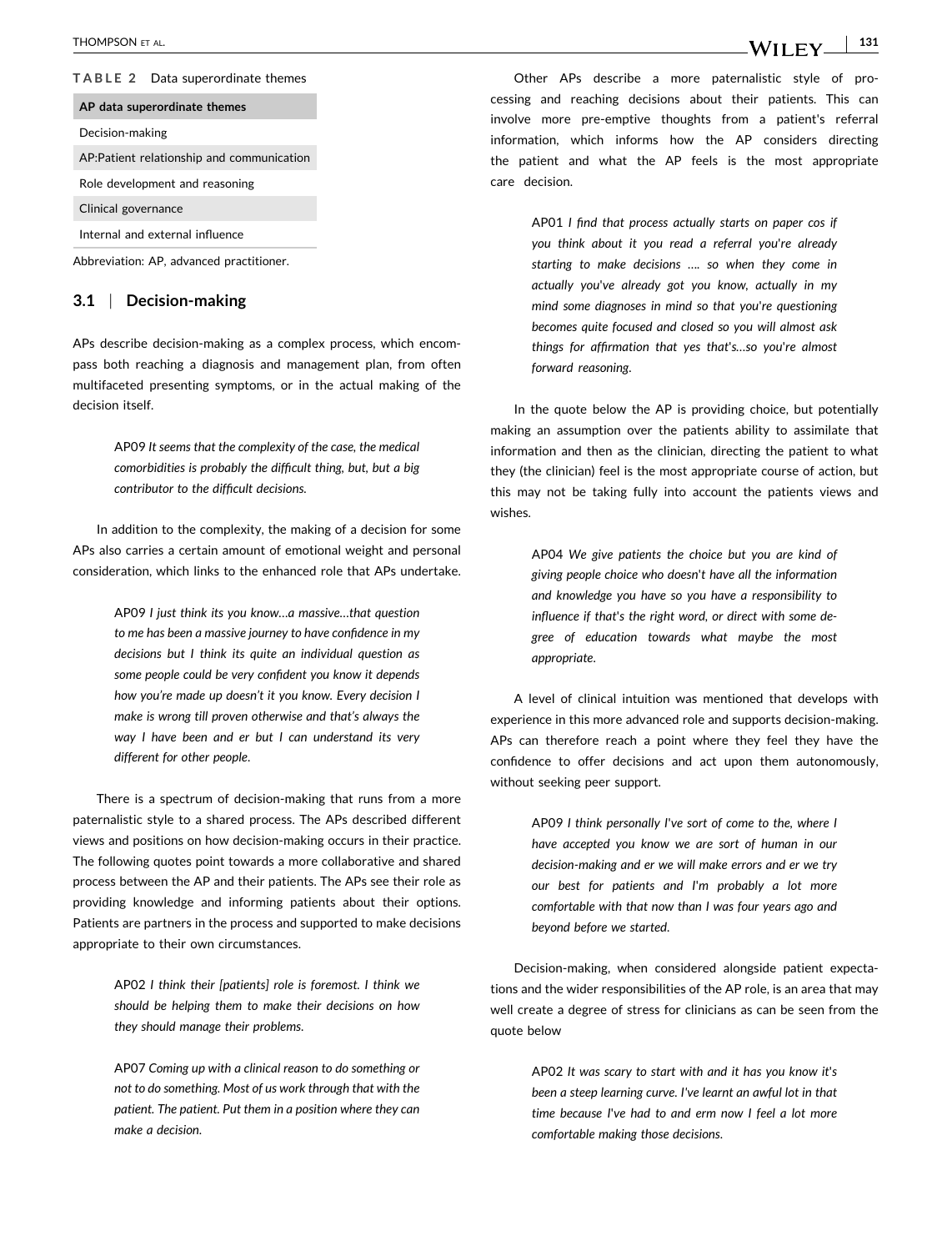#### **132** WII FV  $\sqrt{ }$  Thompson et al.

# **3.2** <sup>|</sup> **AP:Patient relationship and communication**

It was vital to build a relationship with patients through effective communication, as this aids the gathering of clinical information and supports the decision-making process. In clinical practice, AP and patient contacts can be quite brief and there is a need to quickly build rapport, typically in one or two consultations.

> AP09 *I*'*m a big believer in the sort of kindness and good compassionate care and that they should feel comfortable, they should immediately buy into that professional relationship that you are building up and er have the freedom to explore and not feel time pressured. Those sorts of things*.

The communication process is complex, but APs facilitate active patient involvement in the consultation to support the decision‐ making process. Although as can be seen from the quote below, APs can face dilemmas over trying to practice shared decisionmaking over being more leading and paternalistic.

> AP06 *You*'*ve got to try to facilitate, sort of getting the information out of them rather than encouraging them down a road you*'*ve got to let them, its letting them tell you their story rather than er rather than er fitting their story to your questions if that makes sense…and that is a difficult thing to do*.

Developing rapport and effective communication helped APs recognise and understand patient's expectations. APs see managing expectations as a key factor and felt patients often arrived at consultations with high expectations given their specialist role. Arriving at decisions that patients supported required this understanding.

> AP04 *I think sometimes the patient*'*s expectations of our appointments are higher, they have greater, because they have usually been elsewhere, we are sometimes the first point of contact after a GP but many of our patients have been elsewhere and they come and have a level of expectation for what we can do and our role is to make sure they leave knowing options, what is possible, not possible, hopefully taking them to a point where they have made a decision and are happy with where it is going from there on in*.

The above quote also points toward the APs having the ability to flex, when appropriate between both paternalistic and shared styles of decision‐making. This shows APs can potentially react within, or between consultations to the dynamic nature of the patient relationship and utilise what they feel is the most effective decision‐ making style in that interaction.

# **3.3** <sup>|</sup> **Role development and reasoning**

APs see themselves as specialists and have extended their practice into areas that were previously undertaken by medical colleagues. A significant part of the role is in patient diagnosis, and there is an increase in the accountability they face and the complexity of decisions that they consider.

> AP06 *Increased responsibility over patient care….responsible for a diagnostic element to patient care*.

> AP07 *It*'*s having an advanced extended clinical role, so taking on some of the jobs that used to be done more by the medical profession*.

The APs recognise a broader remit to the role and consider the balance between practicing within a medical model and utilising a broader perspective on management options gained from their previous AHP experience.

> AP01 *There*'*s a greater medical understanding from being an AP. So as a physiotherapist you*'*re… the frameworks in which you work are very much physiotherapy frameworks and moving to an AP role you start to have a much deeper understanding of medical frameworks and understanding of things like blood tests and interpretation of imaging and being able to piece all of those things together*.

> AP09 *That*'*s er the thing about AP work. We do work in a diagnostic paradigm. Its much more towards the biopsychosocial model but you know you can*'*t ignore the medical model with these patients because we are entirely accountable er for diagnostics*

As AP staff develop into the role, they become more confident in their own abilities and rely less on referring to peers and medical specialties for decisions.

Skills such as clinical reasoning are seen to be enhanced and develop.

> AP02 I think your clinical reasoning gets a lot better you know you have to think quickly all the time.

The APs understand the increased responsibilities that are part of this role and can reflect on this and come to accept this new level of clinical practice. For some practitioners, this is a personal journey to enable them to gain confidence in their own abilities and allow them to manage the levels of decision‐making required.

> AP06 *You get more confidence the more experienced you are*.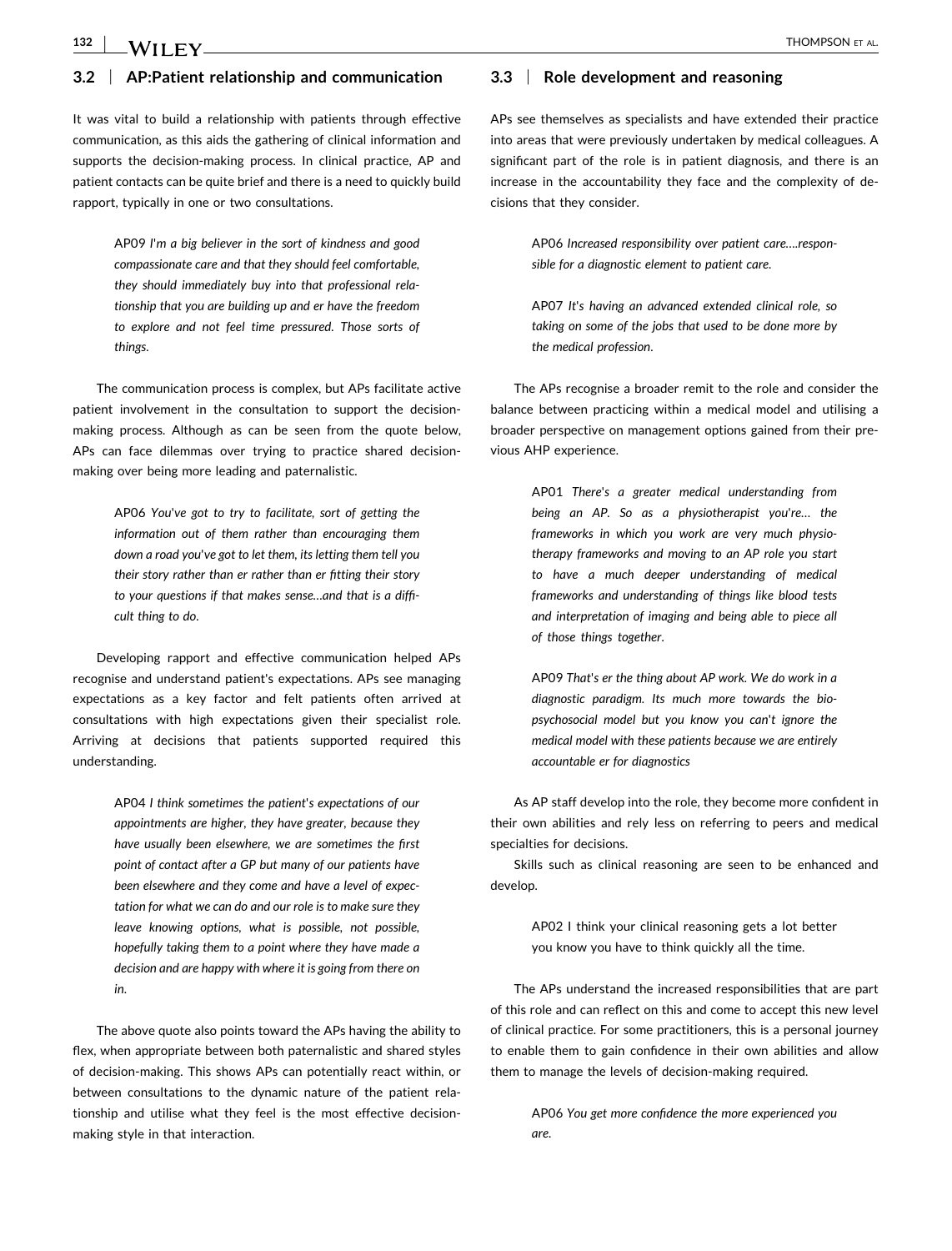AP09 *Cos you have to push those boundaries cos that*'*s a responsibility we have and er it took a long time for me to make that decision [ ] we are going further down that expert continuum, you become more aware of situations and appropriateness of interventions [ ] I just think it*'*s you know…a massive…that question to me has been a massive journey to have confidence in my decisions*.

## **3.4** <sup>|</sup> **Clinical governance**

All APs in the study had the ability to place their patients directly onto surgical waiting lists for certain orthopaedic surgical procedures, without the patient requiring a medical Consultant appointment. This was carried out within specific local clinical pathways agreed between the MSK and orthopaedic service. They all recognised the need to be competent and aware of their own scope of practice in all aspects of their roles, but particularly in relation to this 'direct listing' for surgical procedures.

> AP09 *You*'*ve got to have an awareness of risk and risk assessment in multiple contexts, er I think just talking about AP work in general then you really just need to have a good sense of self governance*.

Even though APs are seen to develop confidence in their clinical decision‐making skills, they still value the availability of a support network including their peers. This provides a safety net and the chance to offload after stressful consultations. It is important to consider this alongside the findings within the role development theme above, that as APs develop more autonomy with experience, there are still situations where access to a peer support network is beneficial.

> AP07 *I think some of our confidence comes from working in a team and working with our peers. So although we sometimes make our decisions independently we are making the same decisions as other practitioners at the same level as us and we do case discussion and we get feedback from consultants we work with about patients we may have managed and that improves your confidence and your ability to make those decisions independently within a particular remit*.

#### **3.5** <sup>|</sup> **Internal and external influence**

APs provided data showing other influences impacting upon their role and decision‐making. External influences came from service pathways, relationships with peers and medical colleagues and the impact from external partners.

AP09 *Your decisions are very accountable aren't they?…. You know accountable to and very closely aligned to our medical and surgical colleagues*.

AP09 *We have er governance from CCG and commissioners about what we can do with certain conditions and patients and er and that provides some sort of framework*.

Internal influences revolved around perceived pressures, the increase in role responsibility and how this played on AP thoughts and previous levels of experience and the confidence of individuals to act in some situations.

> AP01 *First point is its (the role) quite scary. When I first started doing it erm I, I as a physio without that background it was it did weigh on me a lot for a long time erm you know*.

> AP05 *It*'*s a learning curve as well. [ ] I suppose your experience affects the way you manage them and the decisions that you make*.

# **4** <sup>|</sup> **DISCUSSION**

This research provides new evidence and contributes understanding to the complex and fluid decision‐making process that occurs between APs and patients. Prior research into how physiotherapists make decisions shows a predominance for paternalistic decisionmaking (Dierckx et al., [2013](#page-7-0); Jones et al., [2014;](#page-7-0) Stenner et al., [2018](#page-8-0)), whereas this research showed MSK APs using a broader range of decision-making styles. APs in this study illustrated the dilemmas that can exist in relation to how decision‐making is approached and sometimes switched their own style within or between consultations. It may be that particular practitioners have a preferred style of decision-making, although having the flexibility to move between styles, represents the APs having a more sophisticated 'tool‐box' that they can call upon.

For APs in this study who did favour a paternal style, this appears to be associated with their perception of their role as a specialist, possessing the knowledge (and power) to make decisions. A similar hierarchical system of decision-making authority has been prevalent in medical professions (Holm, [2011](#page-7-0)). It maybe that these APs have always favoured a clinician led style of decision‐making, but it may have also been influenced by AP training alongside medical colleagues and experiences of working in secondary care consultant led clinics.

The move towards integrated patient centered care models considers effective decision‐making as a collaborative venture (The Health Foundation, [2014](#page-8-0)). A number of the APs in this study utilised this approach, even though they are often focused on seeking a diagnosis and describe working within medical models of practice.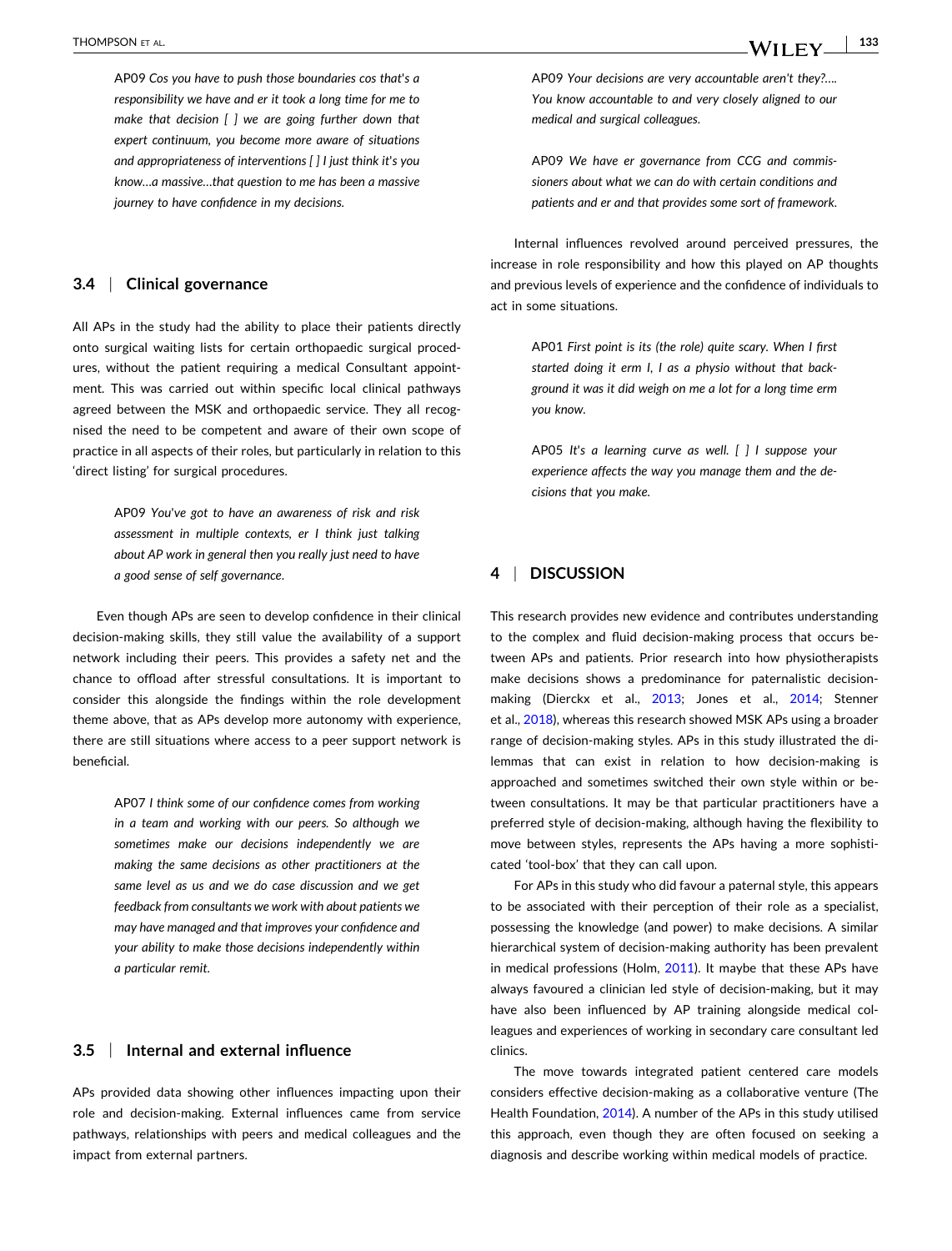HEE [\(2020a\)](#page-7-0) see the holistic nature of AP practice as providing a clear benefit to patients. With an AHP background, some of the APs in this study may possess experiences and be exhibiting a more inclusive clinical outlook that supports a shared decision‐making approach. This broader holistic scope of an APs' practice could help to explain previously reported high satisfaction with AP care (Kennedy et al., [2010;](#page-7-0) McClellan et al., [2006;](#page-8-0) Razmjou et al., [2013\)](#page-8-0).

Communication and interpersonal skills play a vital role in the decision-making process (Hoffmann et al., [2020\)](#page-7-0). APs in this study discussed examples of effective communication and facilitating patient relationships, despite busy clinical roles with pressure from limited consultation time. This is important to recognise, as previous research provides limited evidence in the area of patient interaction. It has been shown in this study to contribute to explaining decisionmaking preferences and may lead to more positive patient satisfaction. Therapeutic relationships between APs and their patients have to develop quickly, given contact with patients is often limited (Evans et al., [2020](#page-7-0); Jakimowicz et al., [2017](#page-7-0)). Appointment time pressure can influence how APs feel (O'Keeffe et al., [2016\)](#page-8-0) and could impact upon AP reasoning and pressure to make decisions (Langridge et al., [2015](#page-7-0)).

Consultation time constraints may influence some APs to use more paternalistic decision‐making practices and may explain some of the descriptions seen of 'forward reasoning' before patients attend. In this way, APs are seen to lead communication in order to efficiently use consultation time for information‐gathering and reach a diagnosis. But there is a dichotomy here between the AP leading communication due to time demands and ensuring decision‐making is genuinely collaborative. With the COVID‐19 pandemic leading to many AP services delivering care in a more virtual consultation format (Gilbert et al., [2021\)](#page-7-0), it is important clinicians ensure they maintain active patient involvement in decisions about their care. If APs have effective communication strategies, then shared discussions regarding risks and benefits can help answer patient's questions and support subsequent decision‐making (Politi et al., [2013\)](#page-8-0) in both face to face and virtual consultations.

APs were able to utilise listening skills and consider the importance of patients' expectations within a consultation and as part of decision‐making conversations. Patient expectations can influence their experiences of AP appointments (Coyle & Carpenter, [2011](#page-7-0)). These findings provide important evidence that factors, such as patient expectations are indeed considered by APs during patient contacts and influence decision‐making. Having awareness and acting upon patient preferences and expectations plays an important role in supporting shared decisions (Hoffmann et al., [2020](#page-7-0)). Acknowledging and reflecting on patient expectations may be another factor underpinning high levels of satisfaction seen in previous AP research (Desmeules et al., [2013](#page-7-0); Kennedy et al., [2010](#page-7-0); McClellan et al., [2006](#page-8-0)).

Developing self‐confidence was seen to help APs overcome anxieties that may surface when considering advanced decision‐making and the associated potential risks. This links to the reporting of an emotional experience in the way APs develop and manage decision‐ making in their practice (Langridge et al., [2016\)](#page-7-0). Relationships with

peers and medical colleagues was seen to support how APs consider decisions and offer management choices and previous AP studies have highlighted some form of clinical mentorship as key to the development of AP practice (Stevenson et al., [2020](#page-8-0)).

Operational issues are external influences that also seem to influence AP clinical practice and MSK service pathways, where commissioning decisions can impact upon availability of care, particularly where pre‐surgical criteria are required (British Orthopaedic Association, [2016\)](#page-7-0). In this environment, it is more difficult for AP staff, as gatekeepers, to balance the complexities of decisionmaking with the needs and expectations of patients and the availability of resources.

In this study, the AP cohort showed a clear awareness of clinical governance. Governance is a key aspect of AP practice and maps to clinical practice capabilities as part of the four pillars of Advanced Clinical Practice (ACP) in the ACP framework (NHS, [2017](#page-8-0)). The APs in this study worked within a community MSK service and had extensive responsibilities, including radiological interpretation and the ability to directly list for orthopaedic surgery. Governance was robustly supported through peer networks and clinical decisional support from medical colleagues in associated specialties such as orthopaedics and radiology. This support, alongside AP staff clearly demonstrating self‐awareness and reflection on their own practice, meets recommended advanced practice frameworks (NHS, [2017](#page-8-0)) when APs are dealing with complex decision-making.

Within this type of qualitative study, it is recognised that the research is focused upon an in‐depth exploration of a particular group of clinicians in a specific service, therefore care should be taken in generalising the results to other settings. However, it would not be unrealistic for APs to consider the results in relation to their own practice.

# **5** <sup>|</sup> **CONCLUSION**

This study shows APs in MSK practice favour a range of styles from paternal to shared decision-making and can flex between styles within and between consultations. They understand the vital role of developing an effective clinical relationship with their patients and have awareness of the complex influences on their practice, such as patient expectations, communication and clinical governance. Integrating the findings of this study into AP education and training would enable APs to better understand the factors surrounding patient encounters and decision‐making. With the publication of the framework for advanced practice (HEE, [2020a\)](#page-7-0), the First Contact Practitioner Roadmap (HEE, [2020b\)](#page-7-0) and the development of the Advanced Practice Academy in the United Kingdom, it is vital that existing APs and those who will enter this training pathway develop the knowledge and skills required to engage effectively with their patients in complex settings to deliver high quality patient centred care.

#### **ACKNOWLEDGMENTS**

No specific acknowledgements.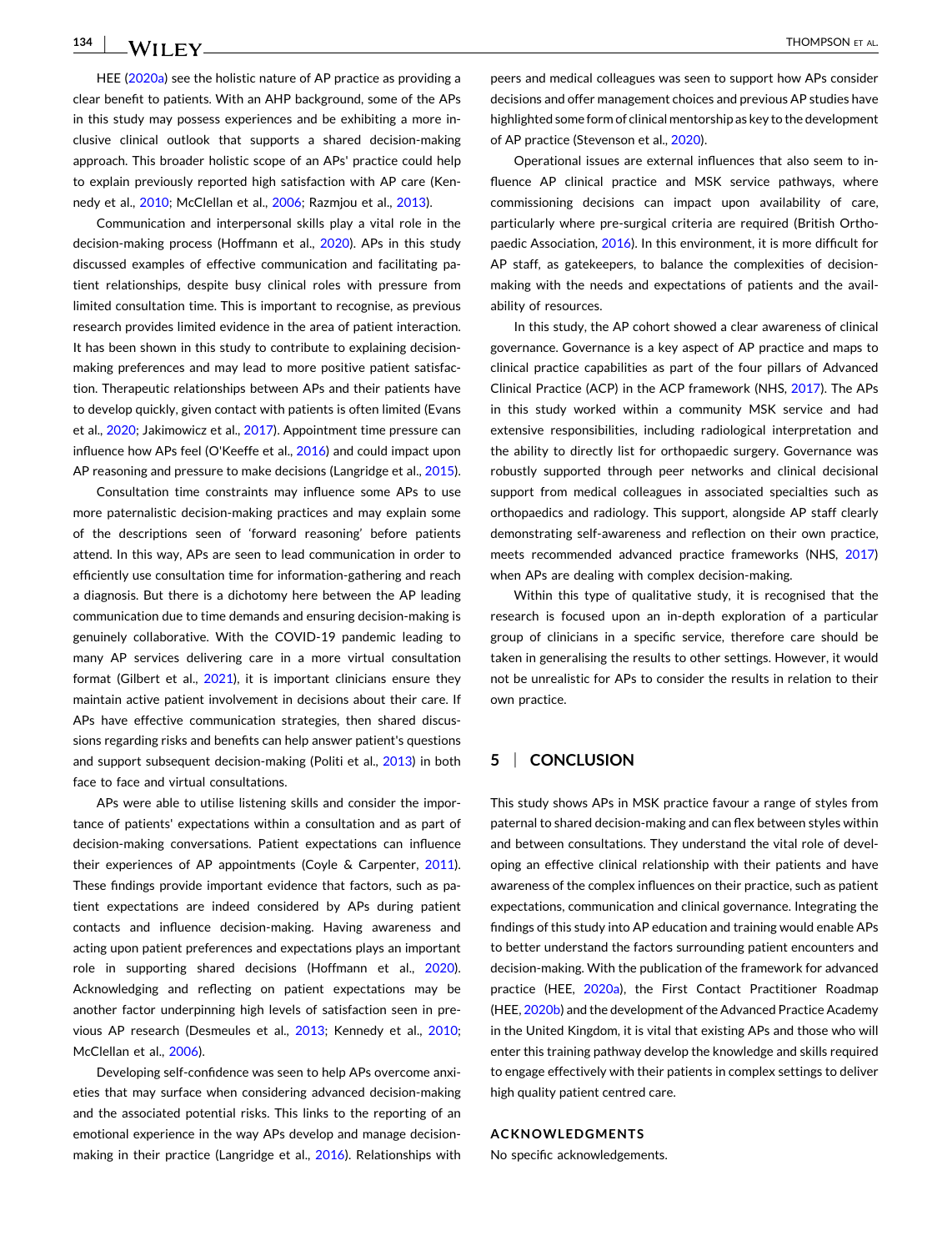#### <span id="page-7-0"></span>**CONFLICT OF INTEREST**

None of the authors possesses any conflicts of interest in relation to the content of this paper.

# **ETHICAL APPROVAL**

Ethical approval for the study was granted by the NHS Research Authority with REC reference 15/YH/0049 and IRAS project ID 164795 and through York St John University Research Ethics Committee.

## **AUTHOR CONTRIBUTIONS**

Jonathan Thompson was lead investigator of this research study and took the primary role in writing and editing the research paper reporting on the study findings. The three co-authors listed were significantly involved in the research study itself through developing methodology and data analysis. All three co-authors provided content within the article through writing and re drafting sections and the editing process.

#### **DATA AVIALABILITY STATEMENT**

The data that support the findings of this study are available from the corresponding author upon reasonable request.

#### **ORCID**

*Jonathan Thompson* <https://orcid.org/0000-0002-4007-187X>

#### **REFERENCES**

Aiken, A., Harrison, M., Atkinson, M., & Hope, J. (2008). Easing the burden for joint replacement wait times: The role of the expanded practice physiotherapist. *Healthc Q*, *11*(2), 62–66. Retrieved from [http://](http://www.longwoods.com/product/19618) [www.longwoods.com/product/19618](http://www.longwoods.com/product/19618)

Barbour, R. S. (2007). *Doing focus groups*. SAGE.

- Biggerstaff, D., & Thompson, A. R. (2008). Interpretative phenomenological analysis (IPA): A qualitative methodology of choice in healthcare research. *Qualitative Research in Psychology*, *5*(3), 214–224.
- British Orthopaedic Association. (2016). *Rationing of elective orthopaedic procedures by clinical commissioning groups*. Retrieved from London, British Orthopaedic Association.
- Byles, S., & Ling, R. (1989). Orthopaedic out‐patients—A fresh Approach. *Physiotherapy*, *75*(7), 435–437. Retrieved from [http://ezproxy.yorksj.](http://ezproxy.yorksj.ac.uk/login?url=http://search.ebscohost.com/login.aspx?direct=true%26db=c8h%26AN=1989097261%26site=eds-live) ac.uk/login?url=[http://search.ebscohost.com/login.aspx?direct](http://ezproxy.yorksj.ac.uk/login?url=http://search.ebscohost.com/login.aspx?direct=true%26db=c8h%26AN=1989097261%26site=eds-live)=true& db=c8h&AN=[1989097261&site](http://ezproxy.yorksj.ac.uk/login?url=http://search.ebscohost.com/login.aspx?direct=true%26db=c8h%26AN=1989097261%26site=eds-live)=eds‐live
- Caffrey, A., Smart, K. M., & FitzGerald, O. (2019). Physiotherapist‐led triage at a rheumatology‐based musculoskeletal assessment clinic: An 18‐month service evaluation of activity and outcomes. *ACR Open Rheuma*, *1*(4), 213–218.
- Charles, C., Gafni, A., & Whelan, T. (1999). Decision‐making in the physician‐patient encounter: Revisiting the shared treatment decision‐making model. *Social Science & Medicine*, *49*(5), 651–661.
- Chartered Society of Physiotherapy. (2016). *Advanced practice in physiotherapy*. Chartered Society of Physiotherapy:
- Coyle, A., & Carpenter, C. (2011). Patient experiences of their clinical management by extended scope physiotherapists following attendance at an orthopaedic clinical assessment service. *The International Journal of Person Centred Medicine*, *1*(3), 1–8. Retrieved from [http://](http://www.ijpcm.org/index.php/IJPCM/article/view/114) [www.ijpcm.org/index.php/IJPCM/article/view/114](http://www.ijpcm.org/index.php/IJPCM/article/view/114)
- Department of Health. (2014). *NHS five year forward view*. Department of Health
- Desmeules, F., Roy, J.‐S., MacDermid, J. C., Champagne, F., Hinse, O., & Woodhouse, L. J. (2012). Advanced practice physiotherapy in patients with musculoskeletal disorders: A systematic review. *BMC Musculoskeletal Disorders*, *13*(1), 1–21. [https://doi.org/10.1186/1471](https://doi.org/10.1186/1471-2474-13-107)‐ [2474](https://doi.org/10.1186/1471-2474-13-107)‐13‐107
- Desmeules, F., Toliopoulos, P., Roy, J.‐S., Woodhouse, L. J., Lacelle, M., Leroux, M., Girard, S., Feldman D. E., & Fernandes J. C. (2013). Validation of an advanced practice physiotherapy model of care in an orthopaedic outpatient clinic. *BMC Musculoskeletal Disorders*, *14*, 162–171. [https://doi.org/10.1186/1471](https://doi.org/10.1186/1471-2474-14-162)‐2474‐14‐162
- Dierckx, K., Deveugele, M., Roosen, P., & Devisch, I. (2013). Implementation of shared decision making in physical therapy: Observed level of involvement and patient preference. *Physical Therapy*, *93*(10), 1321–1330.
- Evans, C., Pearce, R., Greaves, S., & Blake, H. (2020). Advanced clinical practitioners in primary care in the UK: A qualitative study of workforce transformation. *International Journal of Environmental Research and Public Health*, *17*(12), 4500.
- Gilbert, A. W., Booth, G., Betts, T., & Goldberg, A. (2021). A mixed‐ methods survey to explore issues with virtual consultations for musculoskeletal care during the COVID‐19 pandemic. *BMC Musculoskeletal Disorders*, *22*(1), 245. [https://doi.org/10.1186/s12891](https://doi.org/10.1186/s12891-021-04113-y)‐021‐ [04113](https://doi.org/10.1186/s12891-021-04113-y)‐y
- HEE. (2020a). *Advanced practice*. Retrieved from [https://www.hee.nhs.uk/](https://www.hee.nhs.uk/our-work/advanced-clinical-practice) our‐[work/advanced](https://www.hee.nhs.uk/our-work/advanced-clinical-practice)‐clinical‐practice
- HEE. (2020b). *First contact practitioners and advanced practitioners in primary care (musculoskeletal): A Roadmap to practice*. Health Education England
- Hoffmann, T. C., Lewis, J., & Maher, C. G. (2020). Shared decision making should be an integral part of physiotherapy practice. *Physiotherapy*, *107*, 43–49.
- Holm, S. (2011). Final responsibility for treatment choice: The proper role of medical doctors? *Health Expectations*, *14*(2), 201–209. [https://doi.](https://doi.org/10.1111/j.1369-7625.2011.00673.x) [org/10.1111/j.1369](https://doi.org/10.1111/j.1369-7625.2011.00673.x)‐7625.2011.00673.x
- Jakimowicz, M., Williams, D., & Stankiewicz, G. (2017). A systematic review of experiences of advanced practice nursing in general practice. *BMC Nursing*, *16*(1), 6. [https://doi.org/10.1186/s12912](https://doi.org/10.1186/s12912-016-0198-7)‐016‐0198‐7
- Jones, L., Roberts, L., Little, P., Mullee, M., Cleland, J., & Cooper, C. (2014). Shared decision‐making in back pain consultations: An illusion or reality? *European Spine Journal*, *23*(1), 13–19.
- Kennedy, D. M., Robarts, S., & Woodhouse, L. (2010). Patients are satisfied with advanced practice physiotherapists in a role traditionally performed by orthopaedic surgeons. *Physiotherapie Canada*, *62*(4), 298–305.
- Kersten, P., McPherson, K., Lattimer, V., George, S., Breton, A., & Ellis, B. (2007). Physiotherapy extended scope of practice ‐ who is doing what and why? *Physiotherapy*, *93*(4), 235–242. Retrieved from [http://](http://ezproxy.yorksj.ac.uk/login?url=http://search.ebscohost.com/login.aspx?direct=true%26db=c8h%26AN=2009745448%26site=eds-live) ezproxy.yorksj.ac.uk/login?url=[http://search.ebscohost.com/login.aspx?](http://ezproxy.yorksj.ac.uk/login?url=http://search.ebscohost.com/login.aspx?direct=true%26db=c8h%26AN=2009745448%26site=eds-live) direct=true&db=c8h&AN=[2009745448&site](http://ezproxy.yorksj.ac.uk/login?url=http://search.ebscohost.com/login.aspx?direct=true%26db=c8h%26AN=2009745448%26site=eds-live)=eds‐live

King, N., & Horrocks, C. (2010). *Interviews in qualitative research*. SAGE.

- Langridge, N., Roberts, L., & Pope, C. (2015). The clinical reasoning processes of extended scope physiotherapists assessing patients with low back pain. *Manual Therapy*, *20*(6), 745–750.
- Langridge, N., Roberts, L., & Pope, C. (2016). The role of clinician emotion in clinical reasoning: Balancing the analytical process. *Manual Therapy*, *21*, 277–281.
- Mír, M. Ó., & O'Sullivan, C. (2018). Advanced practice physiotherapy in paediatric orthopaedics: Innovation and collaboration to improve service delivery. *Irish Journal of Medical Science*, *187*(1), 131–140.
- MacKay, C., Davis, A. M., Mahomed, N., & Badley, E. M. (2009). Expanding roles in orthopaedic care: A comparison of physiotherapist and orthopaedic surgeon recommendations for triage. *Journal of Evaluation in Clinical Practice*, *15*(1), 178–183. [https://doi.org/10.1111/j.1365](https://doi.org/10.1111/j.1365-2753.2008.00979.x)‐ [2753.2008.00979.x](https://doi.org/10.1111/j.1365-2753.2008.00979.x)